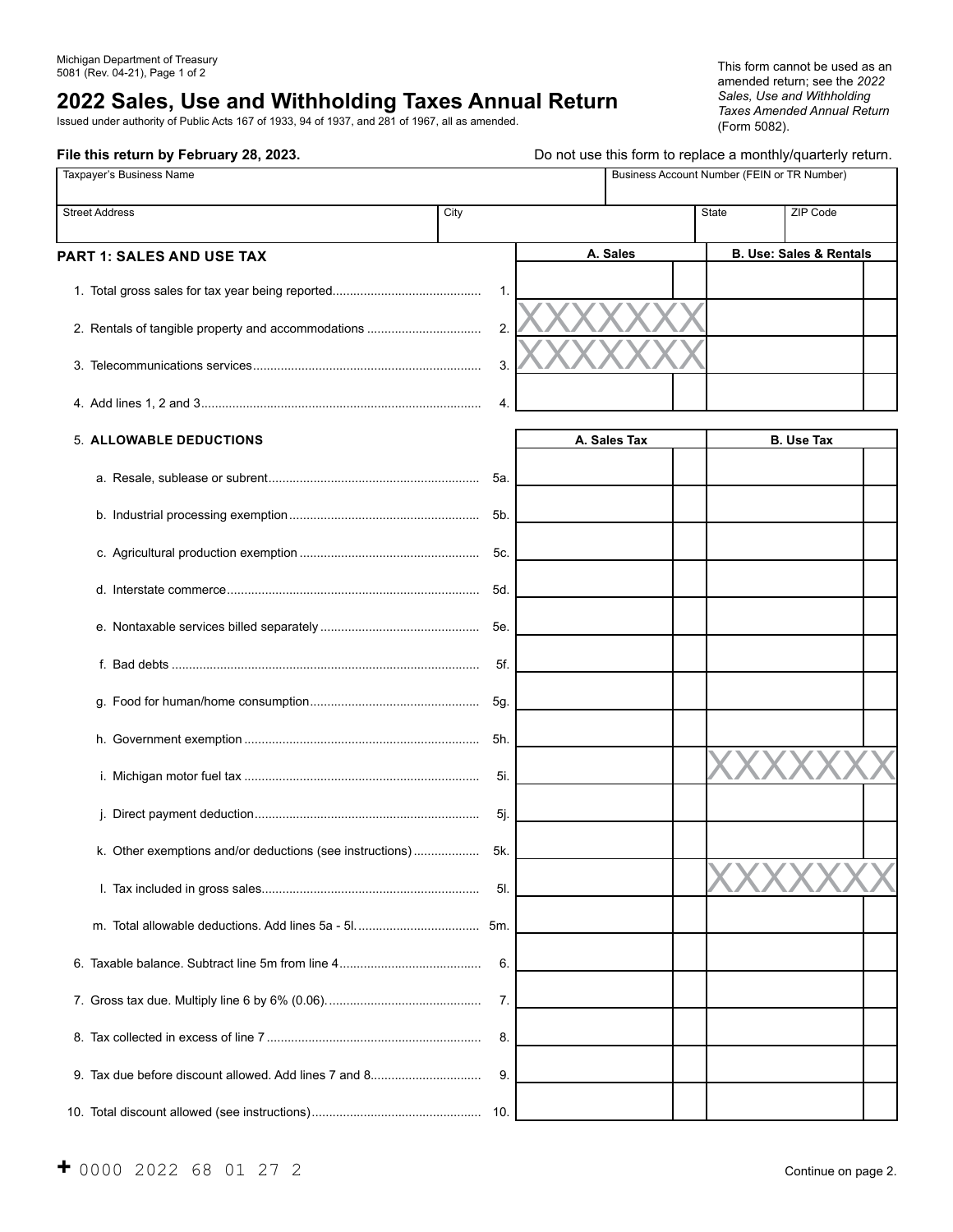| 2022 Form 5081, Page 2 of 2                                                                                                                                                     | Taxpayer's Business Name |              | <b>Business Account Number</b> |
|---------------------------------------------------------------------------------------------------------------------------------------------------------------------------------|--------------------------|--------------|--------------------------------|
|                                                                                                                                                                                 |                          | A. Sales Tax | <b>B.</b> Use Tax              |
|                                                                                                                                                                                 |                          |              |                                |
|                                                                                                                                                                                 |                          |              |                                |
|                                                                                                                                                                                 |                          |              |                                |
| PART 2: USE TAX ON ITEMS PURCHASED FOR BUSINESS OR PERSONAL USE<br>13. Purchases for which no tax was paid or inventory purchased or withdrawn for business or personal use 13. |                          |              |                                |
|                                                                                                                                                                                 |                          |              |                                |
|                                                                                                                                                                                 |                          |              |                                |
| PART 3: WITHHOLDING TAX                                                                                                                                                         |                          |              |                                |
|                                                                                                                                                                                 |                          | 16.          |                                |
|                                                                                                                                                                                 |                          |              |                                |
|                                                                                                                                                                                 |                          |              |                                |
|                                                                                                                                                                                 |                          |              |                                |
| PART 4: SUMMARY                                                                                                                                                                 |                          |              |                                |
|                                                                                                                                                                                 |                          |              |                                |
|                                                                                                                                                                                 |                          |              |                                |
|                                                                                                                                                                                 |                          |              |                                |
|                                                                                                                                                                                 |                          |              |                                |
|                                                                                                                                                                                 |                          |              |                                |
|                                                                                                                                                                                 |                          |              |                                |
|                                                                                                                                                                                 |                          |              |                                |
|                                                                                                                                                                                 |                          |              |                                |
|                                                                                                                                                                                 |                          |              |                                |

#### **PART 5: SIGNATURE (All information below is required.)**

| <b>Taxpayer Certification.</b> I declare under penalty of perjury that the information in this<br>return and attachments is true and complete to the best of my knowledge. |                         | <b>Preparer Certification.</b> I declare under penalty of perjury that this<br>return is based on all information of which I have any knowledge. |                             |  |
|----------------------------------------------------------------------------------------------------------------------------------------------------------------------------|-------------------------|--------------------------------------------------------------------------------------------------------------------------------------------------|-----------------------------|--|
| By checking this box, I authorize Treasury to discuss my return with my preparer.                                                                                          |                         | Preparer's Signature                                                                                                                             |                             |  |
| Signature of Taxpayer or Official Representative (must be Owner, Officer, Member,<br>Manager, or Partner)                                                                  |                         | Preparer's Business Address                                                                                                                      |                             |  |
| Print Taxpayer or Official Representative's Name                                                                                                                           | Date                    |                                                                                                                                                  |                             |  |
| Title                                                                                                                                                                      | <b>Telephone Number</b> | Preparer's Identification Number                                                                                                                 | Preparer's Telephone Number |  |

File and pay this return for free on Michigan Treasury Online at **mto.treasury.michigan.gov**.

Alternatively, make check payable to **"State of Michigan."** Write the **account number, "SUW Annual"** and **tax year** on the check.

**Send the return and payment due to:** Michigan Department of Treasury, P.O. Box 30401, Lansing, MI 48909-7901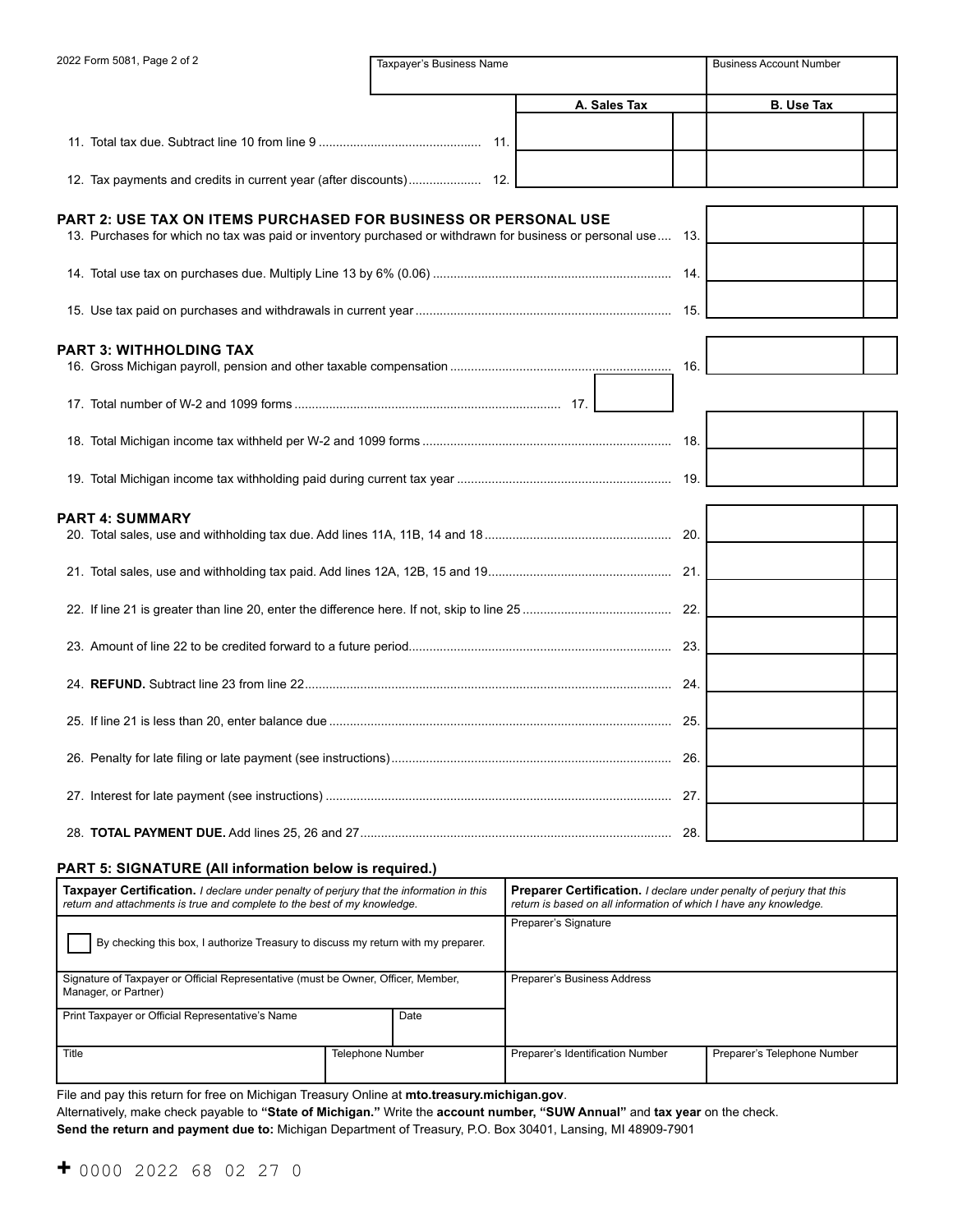# **Instructions for** *2022 Sales, Use and Withholding Taxes Annual Return* **(Form 5081)**

Form 5081 is available for submission electronically using [Michigan Treasury Online](https://mto.treasury.michigan.gov) (MTO) at **[mto.treasury.michigan.gov](http://mto.treasury.michigan.gov)** or by using [approved tax](https://www.michigan.gov/taxes/0,4676,7-238-43549-453837--,00.html)  [preparation software](https://www.michigan.gov/taxes/0,4676,7-238-43549-453837--,00.html). Most taxpayers will have the option to file the Annual EZ form, reducing the amount of fields needed to complete. Go to MTO to see if you qualify.

**NOTE: The address field on this form is required to be completed** but will not be used to replace an existing valid address for the purpose of correspondence or refunds. Update address and other registration information using MTO at **mto.treasury.michigan.gov** or mail a *Notice of Change or Discontinuance* (Form 163).

**IMPORTANT:** This is a return for sales tax, use tax and/ or withholding tax. If the taxpayer inserts a zero on or leaves blank any line reporting sales tax, use tax or withholding tax, the taxpayer is certifying that no tax is owed for that tax type. **Only enter figures for taxes the business is registered and/or liable for.** If it is determined that tax is owed the taxpayer will be liable for the deficiency as well as penalty and interest.

# **PART 1: SALES AND USE TAX**

**Lines 1 through 4:** Nexus and Reporting Requirements: For information about determining whether a person has nexus with Michigan, see Revenue Administrative Bulletins (RABs) 1999-1, 2015-22, and 2018-16. Also visit **www.michigan.gov/remotesellers** for guidance for remote sellers and marketplace sellers, including FAQs.

Tax Included in Gross Sales Method ("TIGS method"): Michigan sales tax (and use tax reported in this section, if applicable) is imposed on the seller. However, a seller is authorized to collect the tax at the point of sale from the customers. Sellers that separately state the tax (for example, on a receipt) and track their sales and tax separately in their books and records should report sales in this section *without* tax included and should leave line 5l blank. Other taxpayers prefer to charge their customers one amount that includes tax (they do not separately state the tax) yet still account for the tax in their books and records. These taxpayers are allowed, but are not required, to use the TIGS method. The TIGS method means that the taxpayer reports its gross sales on lines 1 through 4 *with* the tax included and uses line 5l to calculate and deduct the tax that was included. See line 5l for further instruction. A seller that did not collect the tax at the point of sale from its customers is not permitted to use the TIGS method.

**Line 1A: SALES TAX - Total Gross Sales for the Tax Year:** *This line should be used by sellers with nexus to report sales of tangible personal property where ownership transfers in Michigan. This includes sellers with nexus through physical presence or economic presence (remote sales).*

Enter total sales, including cash and installment transactions, of tangible personal property.

### **Include:**

- Any costs incurred before ownership of the property is transferred to the buyer, including installation, shipping, handling, and delivery charges.
- Trade-in allowances if you are a vehicle dealer.

#### **Do not report:**

- Nontaxable services that do not involve the sale or lease of tangible personal property.
- Sales made through a marketplace facilitator, if you are a marketplace seller.

**Line 1B: USE TAX - Total Sales for the Tax Year:** *This line should be used by:*

- *• Sellers with nexus to report sales of tangible personal property sourced to Michigan, for which ownership transfers outside Michigan, or*
- *• Remote sellers without nexus who voluntarily collect Michigan tax.*

Enter total sales, including cash, credit, and installment transactions, of tangible personal property. However, marketplace sellers should not report sales made through a marketplace facilitator.

#### **Line 2B: USE TAX - Rentals of Tangible Personal Property and Accommodations.**

- **Marketplace sellers:** Do not report sales made through a marketplace facilitator.
- **Lessors of tangible personal property:** Lessors that have made a valid election under MCL 205.95(4) and MAC R 205.132(1) should report receipts from rentals of that tangible personal property under the election.
- **Persons providing accommodations:** This includes but is not limited to total hotel, motel, and vacation home rentals, and assessments imposed under the Convention and Tourism Act, the Convention Facility Development Act, the Regional Tourism Marketing Act, and the Community Convention or Tourism Marketing Act.

**Line 3B: USE TAX - Telecommunications Services.** Enter gross income from telecommunications services.

**Line 5a-5l: Allowable Exemptions and/or Deductions.** Use lines 5a - 5l to deduct from gross sales the nontaxable sales included in line 4. Deductions taken for tax exempt sales must be substantiated in business records. A completed copy of *Michigan Sales and Use Tax Certificate of Exemption*  (Form 3372) or the same information in another format must be obtained from the purchaser. For more information on exemption documentation, see Revenue Administrative Bulletin (RAB) 2016-14.

Line 5a: Resale, Sublease or Subrent. Enter resale, sublease or subrent exemption claims.

**Line 5b: Industrial Processing Exemption.** The sale or lease of tangible personal property ultimately used in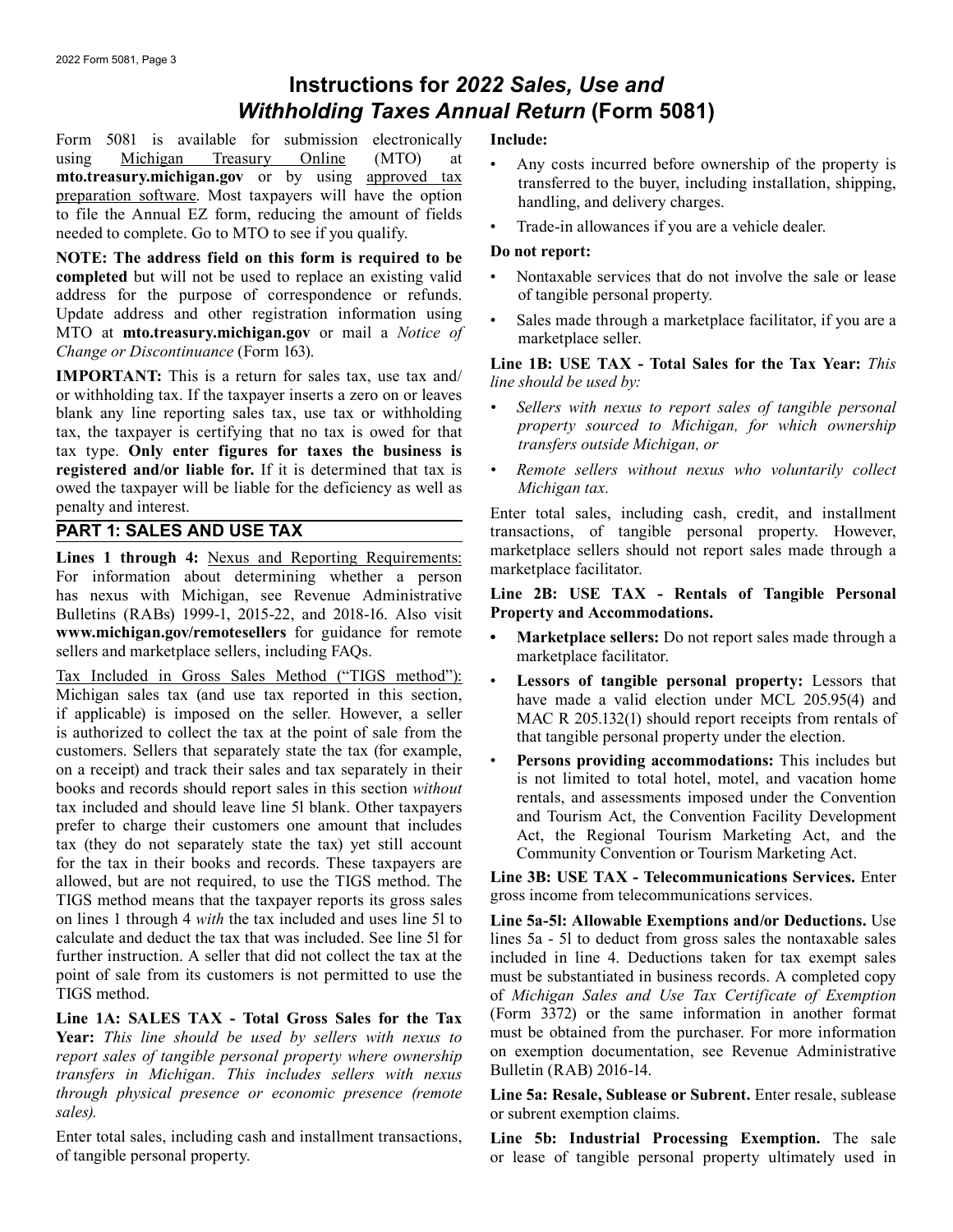#### 2022 Form 5081, Page 4

industrial processing by an industrial processor is exempt. Industrial processing is the activity of converting or conditioning tangible personal property by changing its form, composition, quality, combination, or character. In general, all of the following must be met:

- Property must be used in producing a product for ultimate sale at retail,
- Property must be sold or leased to an industrial processor, including a person that performs industrial processing on behalf of another industrial processor or performs industrial processing on property that will be incorporated into a product for ultimate sale at retail, and
- Activity starts when property begins moving from raw materials storage to begin industrial processing and ends when finished goods first come to rest in finished goods inventory.

If property is used for both an exempt and a taxable purpose, the property is only exempt to the extent that it is used for an exempt purpose. In such cases, the exemption is limited to the percentage of exempt use to total use determined by a reasonable formula or method approved (but not required to be pre-approved) by Treasury. For exceptions and exclusions, see MCL 205.54t and 205.94o.

**Line 5c: Agricultural Production Exemption.** Property must be directly or indirectly used in agricultural production. Generally, the following non-exhaustive list *may be* **exempt:**

(i) Tangible personal property sold or leased to a person engaged in a business enterprise that uses or consumes the property for either:

- Tilling, planting, draining, caring for, maintaining, or harvesting things of the soil, or
- Breeding, raising, or caring for livestock, poultry, or horticultural products.

(ii) To the extent that the property is affixed to and made a structural part of real estate for others and used for an exempt purpose in (i), tangible personal property sold to a contractor that is one of the following:

- Agricultural land tile
- Subsurface irrigation pipe
- Portable grain bins
- Grain drying equipment and its fuel or energy source

However, the following sales from (i) or (ii) *are not* **exempt:**

- Food, fuel, clothing, or similar property for personal living or human consumption, or
- Property permanently affixed to and becoming a structural part of real estate unless it is agricultural land tile, subsurface irrigation pipe, a portable grain bin, or grain drying equipment. Certain property that can be disassembled and reassembled may be exempt.

Some specific types of exempt property and exempt uses of property are clarified in the statute. If property is used for both an exempt and a taxable purpose, the property is only exempt to the extent that it is used for an exempt purpose.

In such cases, the exemption is limited to the percentage of exempt use to total use determined by a reasonable formula or method approved (but not required to be pre-approved) by Treasury. For more information, see MCL 205.54a and 205.94.

**Line 5d: Interstate Commerce.** Enter sales made in interstate commerce. To claim such a deduction, the property must be delivered by the business to the out-of-state purchaser. Property transported out-of-state by the purchaser does not qualify as interstate commerce. Documentation of out-of-state shipments must be retained in business records to support this deduction.

**Line 5e: Nontaxable Services Billed Separately.** Enter charges for nontaxable services billed separately, such as repair or maintenance, if these charges were included in gross receipts on line 1. Costs, such as delivery or installation charges, that are incurred before the completion of the transfer of ownership of taxable property are included in the tax base and may not be subtracted.

**Line 5f: Bad Debts.** Bad debts may be eligible for a deduction if the following criteria are met:

- The debts are charged off as uncollectible on business books and records at the time the debts become worthless
- The debts are deducted on the return for the period during which the bad debts are written off as uncollectible
- The debts are or would be eligible to be deducted for federal income tax purposes.

A bad debt deduction may be claimed by a third-party lender if the retailer who reported the tax and the lender financing the sale timely execute and maintain a separate written election designating which party may claim the deduction. Certain additional conditions must be met. See MCL 205.54i, 205.99a, and RAB 2019-3.

**Line 5g: Food for Human/Home Consumption.** Enter the total of retail sales of grocery-type food, excluding tobacco, marihuana products, and alcoholic beverages. Prepared food is subject to tax. See MCL 205.54g and MCL 205.94d for more information.

**Line 5h: Government Exemption.** Direct sales to the United States government or the state of Michigan or its political subdivisions are exempt.

**Line 5i: Michigan Motor Fuel Tax.** Motor fuel retailers may deduct the Michigan motor fuel taxes that were included in gross sales on line 1 and paid to the State or the distributor.

Line 5*j*: Direct Payment Deduction. Enter sales made to purchasers that claimed direct pay exemption from sales and use taxes. With the exemption claim, the purchaser must include the following statement: "Authorized to pay use tax on purchases of tangible personal property directly to the State of Michigan under Account Number [listing either the Federal Employer Identification Number or the Michigan Treasury Registration Number]". If using *Michigan Sales and Use Tax Certificate of Exemption* (Form 3372), check the box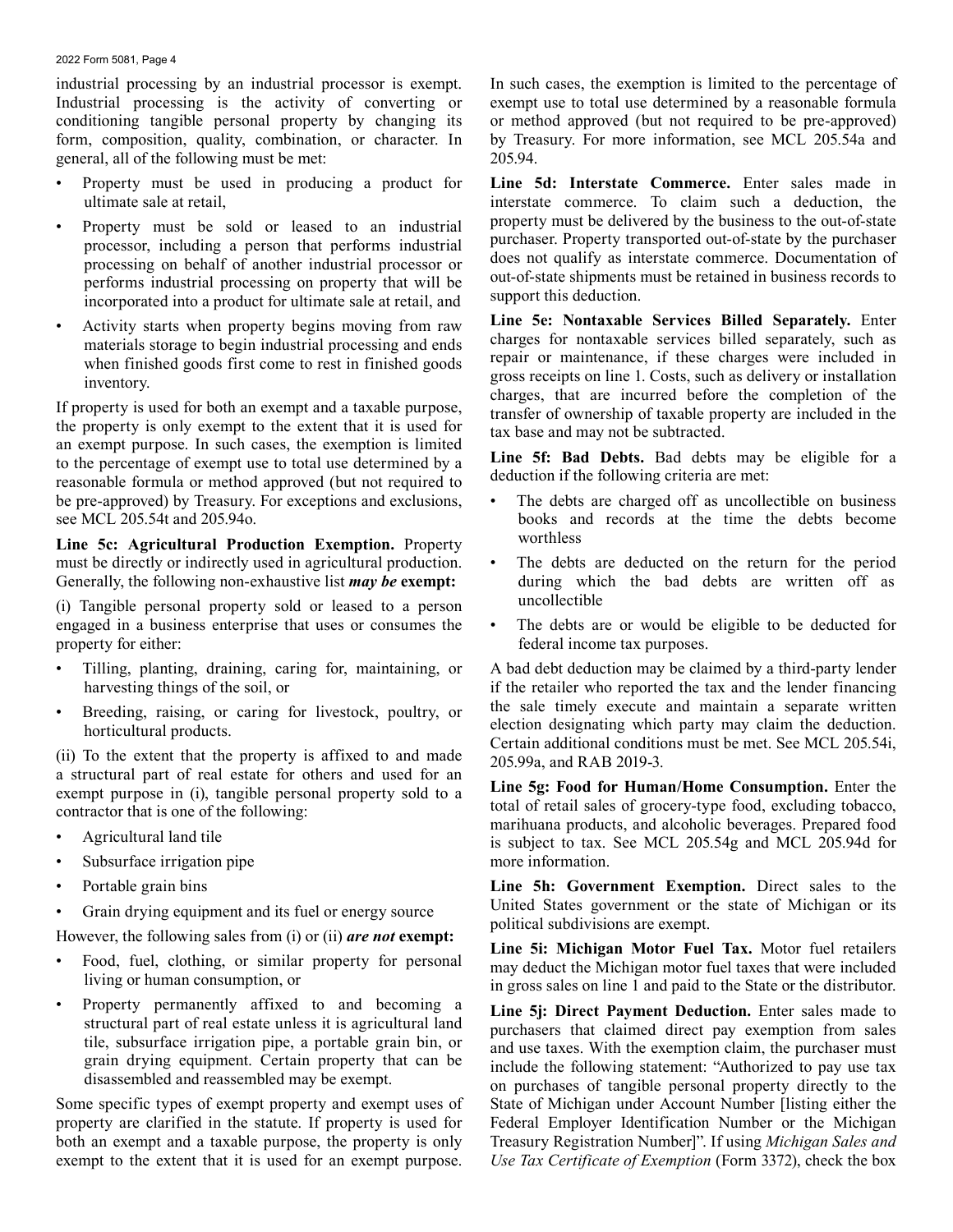in Section 3 for "Other" and include the above statement as the explanation. MCL 205.98.

**Line 5k: Other Exemptions and/or Deductions.** Identify exemptions or deductions not covered in items 5a through 5j on this line. Examples of exemptions or deductions are:

- **Trade in deduction.** When the trade-in value of a motor vehicle is less than the Michigan trade-in allowance, use the trade-in value for the allowable deduction. When the trade-in value of a motor vehicle is equal to or greater than the Michigan trade-in allowance, use the Michigan trade-in allowance amount for the allowable deduction. Trade-ins of RVs and watercraft are not subject to limitation. Visit the Sales and Use Taxes FAQ page at **michigan.gov/taxes** for trade-in limits. **Taxes paid to Secretary of State are not reported here.** Instead, they are reported on the *Vehicle Dealer Supplemental Schedule* (Form 5086, e-file only).
- Credit for the core charge attributable to a recycling fee, deposit, or disposal fee for a motor vehicle or recreational vehicle part or battery if the recycling fee, deposit, or disposal fee is separately stated on the invoice, bill of sale, or similar document given to the purchaser.
- Direct sales, not for resale, to certain nonprofit agencies, churches, schools, hospitals, and homes for the care of children and the aged, to the extent the property is used to carry out the nonprofit purpose of the organization. For sales to certain nonprofit agencies, the exemption is limited based on the sales price of property used to raise funds or obtain resources. All sales must be paid for directly from the funds of the exempt organization to qualify.
- Assessments imposed under the Convention and Tourism Act, the Convention Facility Development Act, the Regional Tourism Marketing Act, or the Community Convention or Tourism Marketing Act. Hotels and motels may deduct the assessments included in gross sales and rentals if use tax on the assessments was not charged to the customers.
- Credits allowed to customers for sales tax originally paid on merchandise voluntarily returned, provided the return is made within the time period for returns stated in the taxpayer's refund policy or 180 days after the initial sale, whichever is earlier. Repossessions are not allowable deductions.
- Sales to contractors of materials which will become part of a finished structure for a qualified exempt nonprofit hospital, qualified exempt nonprofit housing entity or church sanctuary, or materials to be affixed to and made a structural part of real estate located in another state. The purchaser will provide a *Michigan Sales and Use Tax Contractor Eligibility Statement* (Form 3520). See RAB 2016-18.
- Vehicle sales to non-reciprocal states for which no tax was paid to Secretary of State.
- Qualified nonprofit organizations with aggregate sales in the calendar year of less than \$25,000 may exempt the

first \$10,000 of sales for fundraising purposes. Separately, veterans organizations exempt under IRC  $501(c)(19)$  may exempt sales for the purpose of raising funds for the benefit of an active duty service member or veteran, up to \$25,000 per event.

**Line 5l: Tax Included in Gross Sales.** Complete this line **only** if you reported sales on lines 1 through 4 with the tax included and you collected tax that was not separately stated from your customers (you used the Tax in Gross Sales Method—see above line 1). If these conditions apply, all tax will be deducted on this line so that line 7, "Gross tax due", calculates correctly. Subtract lines 5a through 5k from line 4, then divide the difference by 17.6667. Enter the result on line 5l.

**Example:** Joe sells t-shirts for \$9.43 each and collects sales tax from customers. Therefore, he generally collects \$10 (\$9.43 + 0.57 tax) from each customer. Joe chose to not separately state the tax to his customers. Ten t-shirts were sold during the year. One of those t-shirts was sold to someone who would resell the t-shirt and who provided an exemption claim; therefore, that sale was not subject to sales tax and Joe collected just \$9.43.

Option 1: Joe reports his total sales on line 1 and 4 without the tax included; therefore, he leaves line 5l blank. Joe's return is completed (in part) as follows:

\*Line  $1 = 10$  shirts  $\omega$  \$9.43

| Line: | Amount: |
|-------|---------|
| 1     | 94.30*  |
| 4     | 94.30   |
| 5a    | 9.43    |
| 51    |         |
| 5m    | 9.43    |
| 6     | 84.87   |
| 7     | 5.09    |
| 8     | 0.04    |
| q     | 5.13    |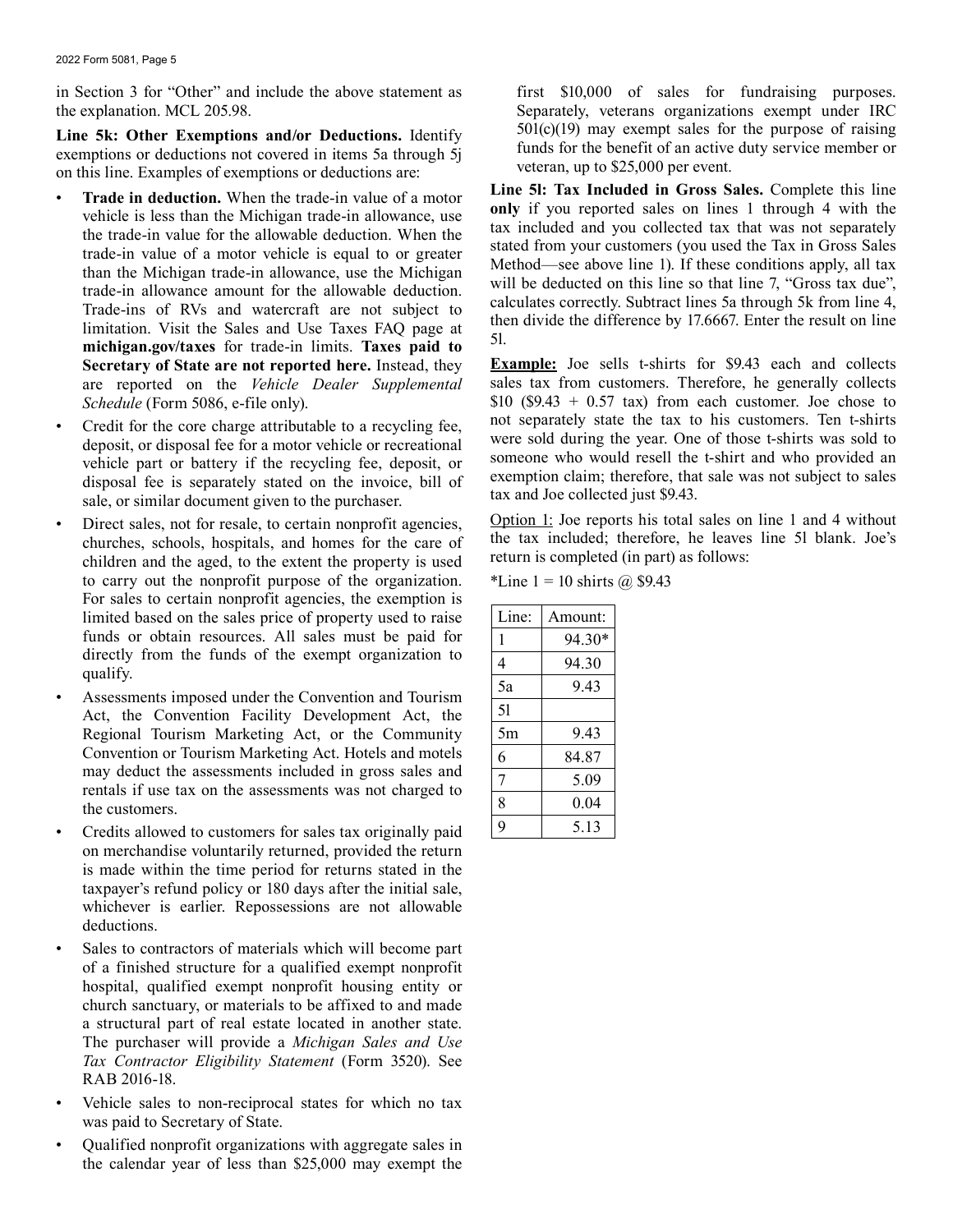Option 2: Joe reports his total sales on line 1 and 4 with the tax included; **therefore, he is using the TIGS method and needs to remove the tax from his tax base using line 5l.** Joe's return is completed (in part) as follows:

\*\* Line 1 = (9 shirts @  $$10.00$ ) + (1 shirt @ \$9.43)

| Line: | Amount: |
|-------|---------|
| 1     | 99.43** |
| 4     | 99.43   |
| 5a    | 9.43    |
| 51    | 5.09    |
| 5m    | 14.52   |
| 6     | 84.91   |
| 7     | 5.09    |
| 8     | 0.04    |
| q     | 5.13    |

**Line 8:** If more tax was collected than the amount on line 7, enter the difference. This line is used to report differences due to the rounding of numerous transactions. In addition, tax over-collected by a seller is required by law to paid to Treasury, unless refunded to the customer(s), and must be reported here.

#### **Line 10: Total Discount Allowed for Timely Payments.**

- **Annual filers**: Enter \$72 if the tax due on line 9 is \$108 or more. If tax due is less than \$108, calculate the discount by multiplying line 9 by 2/3 (0.6667).
- **Accelerated/Monthly/Quarterly filers:** Enter total discounts allowed for the year.

**Line 12:** Enter total payments plus credits from *2022 Fuel Supplier and Wholesaler Prepaid Sales Tax Schedule* (Form 5083), *2022 Fuel Retailer Supplemental Schedule* (Form 5085), and *2022 Vehicle Dealer Supplemental Schedule* (Form 5086), if applicable, made for the current tax year.

**Note:** all prepaid sales tax schedules are e-file only.

# **PART 2: USE TAX ON ITEMS PURCHASED FOR BUSINESS OR PERSONAL USE**

**Line 13:** Unless a specific exemption applies enter purchases for which no sales or use tax was paid, including property withdrawn for business or personal use. See Michigan Use Tax Act, 1937 PA 94, for information on various exemptions. For questions contact Michigan Department of Treasury at 517-636-4357. For Manufacturer/Contractors, alternative measures of the use tax base should be reported (see MCL  $205.93a(1)(f)$  and (g) and RAB 2016-24 for more information). For all other taxpayers, report the "purchase price" as defined in MCL 205.92(f).

# **PART 3: WITHHOLDING TAX**

**Line 17:** Enter the number of your W-2 and 1099 statements. Do not attach copies of W-2s, 1099s, or any other information returns to this return. Instead, see *Michigan Income Tax Withholding Guide* (Form 446), to report that information.

Line 18: Enter the total Michigan income tax withheld for the return year.

**Line 19:** Enter the total Michigan income tax withholding previously paid for the return year. (Do not include penalty and interest.)

# **PART 4: SUMMARY**

**Line 24:** Enter the amount of overpayment from line 22 to be refunded. Refunds will not be made in amounts of less than \$1.

Line 25: If line 21 (tax paid) is less than line 20 (tax due), enter the additional tax due. Pay any amount greater than or equal to \$1.

**Line 28: Total Payment Due.** Add lines 25, 26 and 27. Make check payable to **"State of Michigan."** Write the **account number, "SUW Annual"** and **the tax year** on the check. Do not pay if the amount due is less than \$1.

# **How to Compute Penalty and Interest**

If the return is filed after February 28 and no tax is due, compute penalty at \$10 per day up to a maximum of \$400. If the return is filed with additional tax due, include penalty and interest with the payment. Penalty is 5% of the tax due and increases by an additional 5% per month or fraction thereof, after the second month, to a maximum of 25%. Interest is charged daily using the average prime rate, plus 1 percent.

Refer to **www.michigan.gov/taxes** for current interest rate information or help in calculating late payment fees.

# **PART 5: SIGNATURE**

**REMINDER:** Taxpayers must sign and date returns. Preparers must provide a Preparer Taxpayer Identification Number (PTIN), FEIN or Social Security Number (SSN), as well as a business name, business address and phone number.

### **Annual Return Reporting**

Taxpayers are encouraged to file electronically using Michigan Treasury Online (MTO) or tax preparation software. Visit **mto.treasury.michigan.gov** for more information. Taxpayers with 250 or more employees must file their withholding return electronically. Do not include wage statements with your mailed annual return.

### **1099 and Wage Statement Reporting**

**Overview.** "Wage statements" as used in this guide means Form W-2 or W-2 C. "Information returns" include Forms W-2, W-2 C, W-2G, 1099-R, 1099-MISC, and 1099-NEC.

**W-2s.** Employers required by federal law to file Form W-2, Wage and Tax Statement, must provide a copy to the State of Michigan if the Form W-2 is issued to a Michigan resident employee, to report work performed in Michigan, or to report Michigan income tax withheld. For more about federal requirements, see **www.irs.gov**, including Publication 15 *(Circular E), Employer's Tax Guide.*